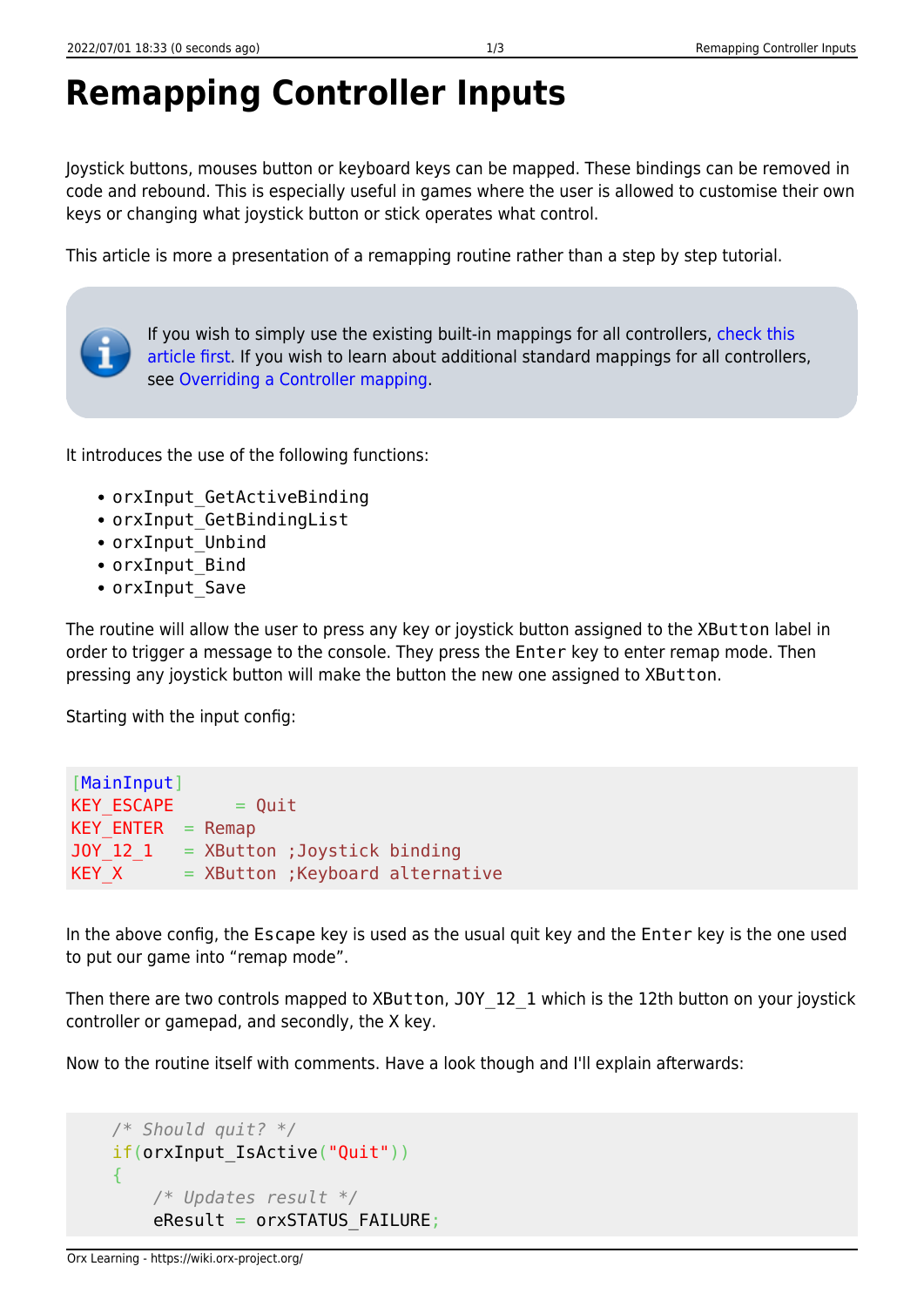```
 }
    if(orxInput HasBeenActivated("XButton")){
          orxLOG("X Button");
     }
    if (orxInput HasBeenActivated("Remap")) {
          orxLOG("Remap mode is on.");
          remapMode = orxTRUE;
     }
     if (remapMode) {
          orxINPUT_TYPE inputType;
          orxENUM buttonID;
          orxFLOAT value;
          //Get a button press. This will be the one assigned to 'XButton'
         if (orxInput_GetActiveBinding(&inputType, &buttonID, &value)) {
               if (inputType == orxINPUT_TYPE_JOYSTICK_BUTTON) { //only allow
if it's a joystick button press
                   orxLOG("Remapping Type: %d ID: %d Value: %f", inputType,
buttonID, value); // 4 0 ?
                   //do the remap here.
                   //Get all inputs and buttonIDs assigned to XButton
                  orxINPUT TYPE inputTypes[orxINPUT KU32 BINDING NUMBER];
                  orxENUM bindingButtonIDs[orxINPUT KU32 BINDING NUMBER];
                  orxINPUT_MODE_inputModes[orxINPUT_KU32_BINDING_NUMBER];
                  orxInput GetBindingList("XButton", inputTypes,
bindingButtonIDs, inputModes);
                   //unbind all existing joystick buttons bound to 'XButton'
                  for (orxU32 i = \theta; i < orxINPUT KU32 BINDING NUMBER; i++) {
                       if (inputTypes[i] == orxINPUT TYPE JOYSTICK BUTTON) {
                            orxSTATUS unBindSuccess = orxInput Unbind("XButton",
i); //remove joystick binding
denotes the control of the second property of the second property of the second property of the second property of \mathbb{R}^nand the state of the state of the state of the state of the state of the state of the state of the state of the
                  orxInput Bind("XButton", orxINPUT TYPE JOYSTICK BUTTON,
buttonID, orxINPUT MODE FULL, -1);
                  orxInput Save("gamepad.ini");
                   orxLOG("Bound to button %d", buttonID);
                   remapMode = orxFALSE;
 }
          }
 }
```